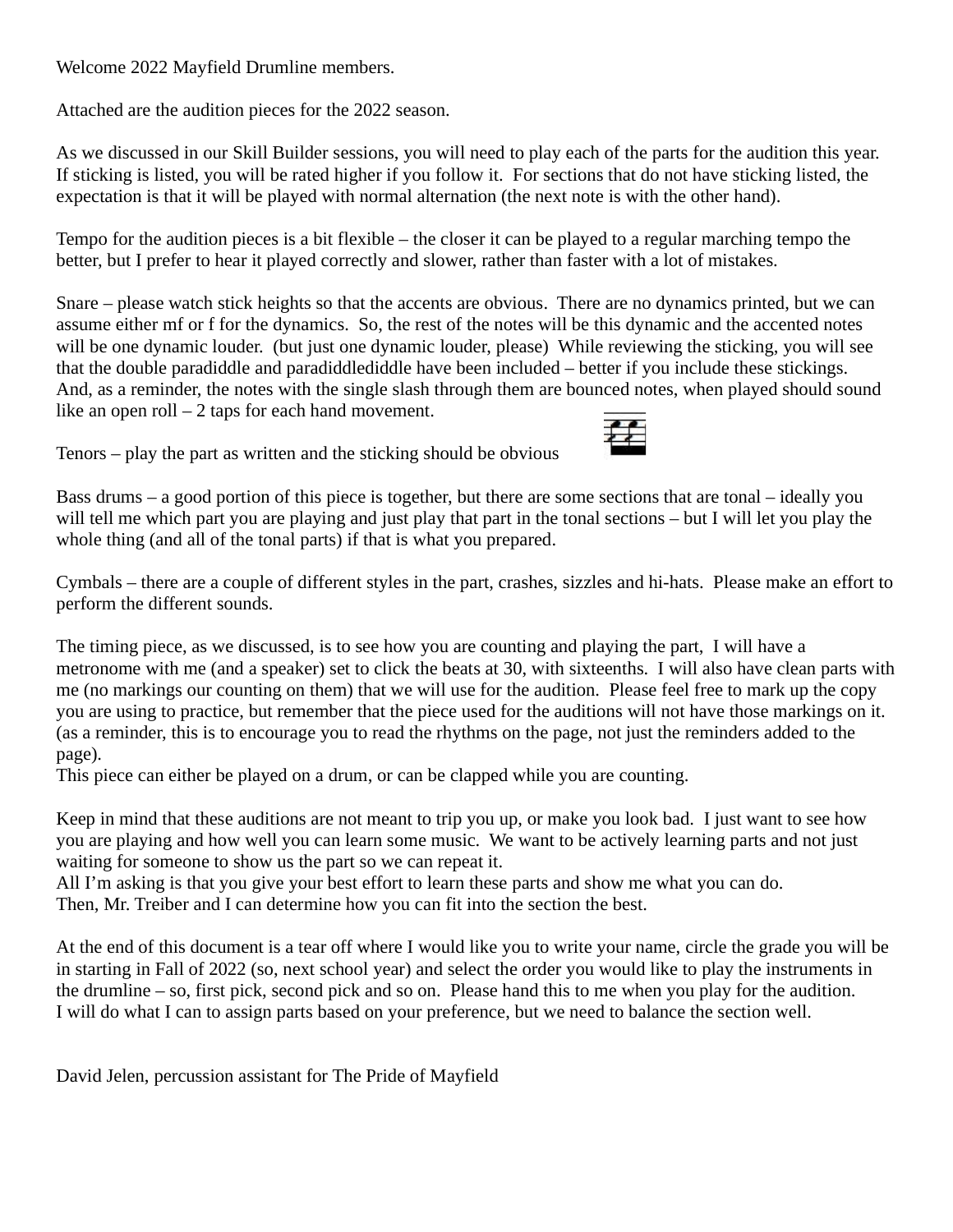## Mayfield Auditions 2022



C2022 dajelen

Tenorline

## Mayfield Auditions 2022



Snareline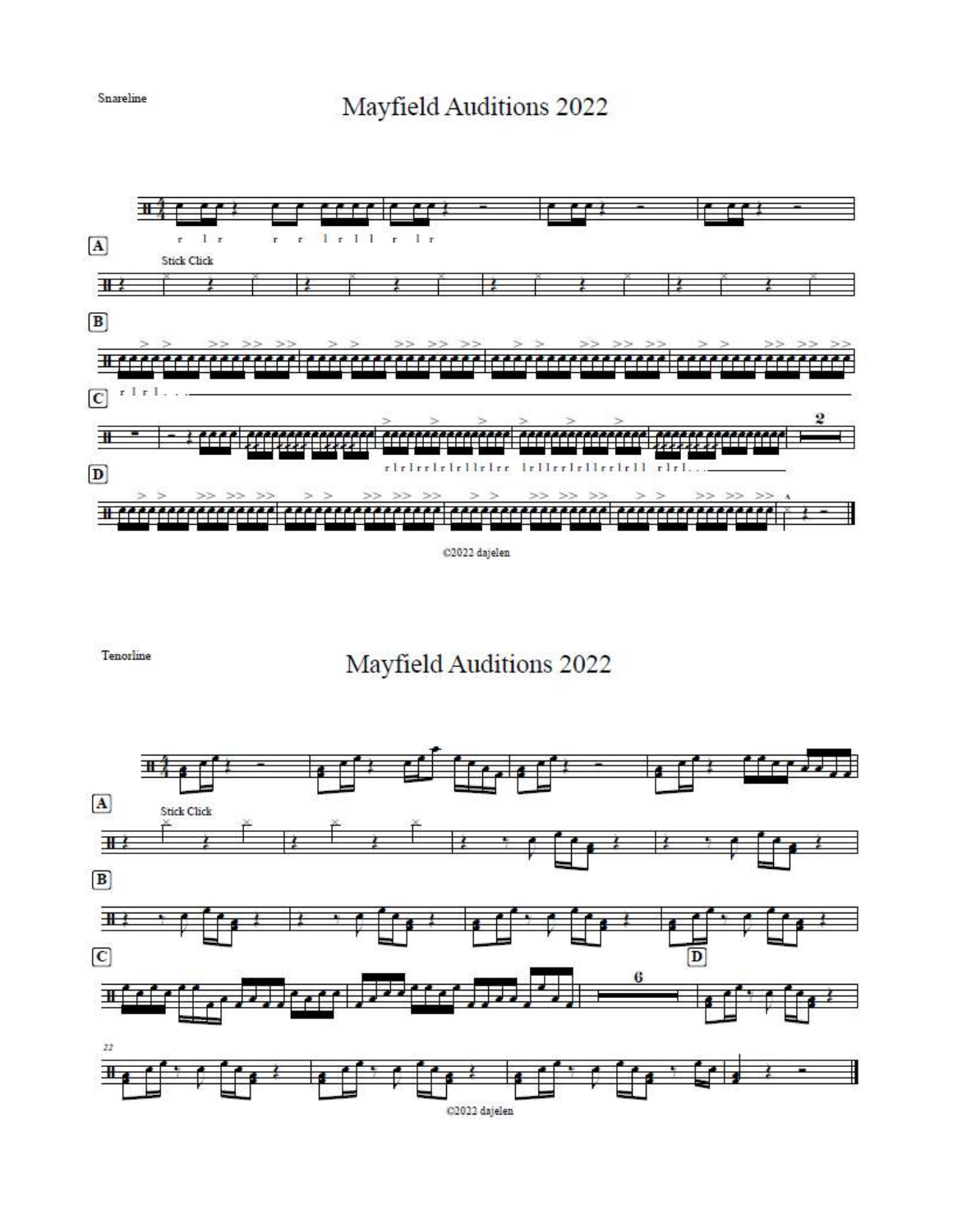

Cymbal Line

Mayfield Auditions 2022